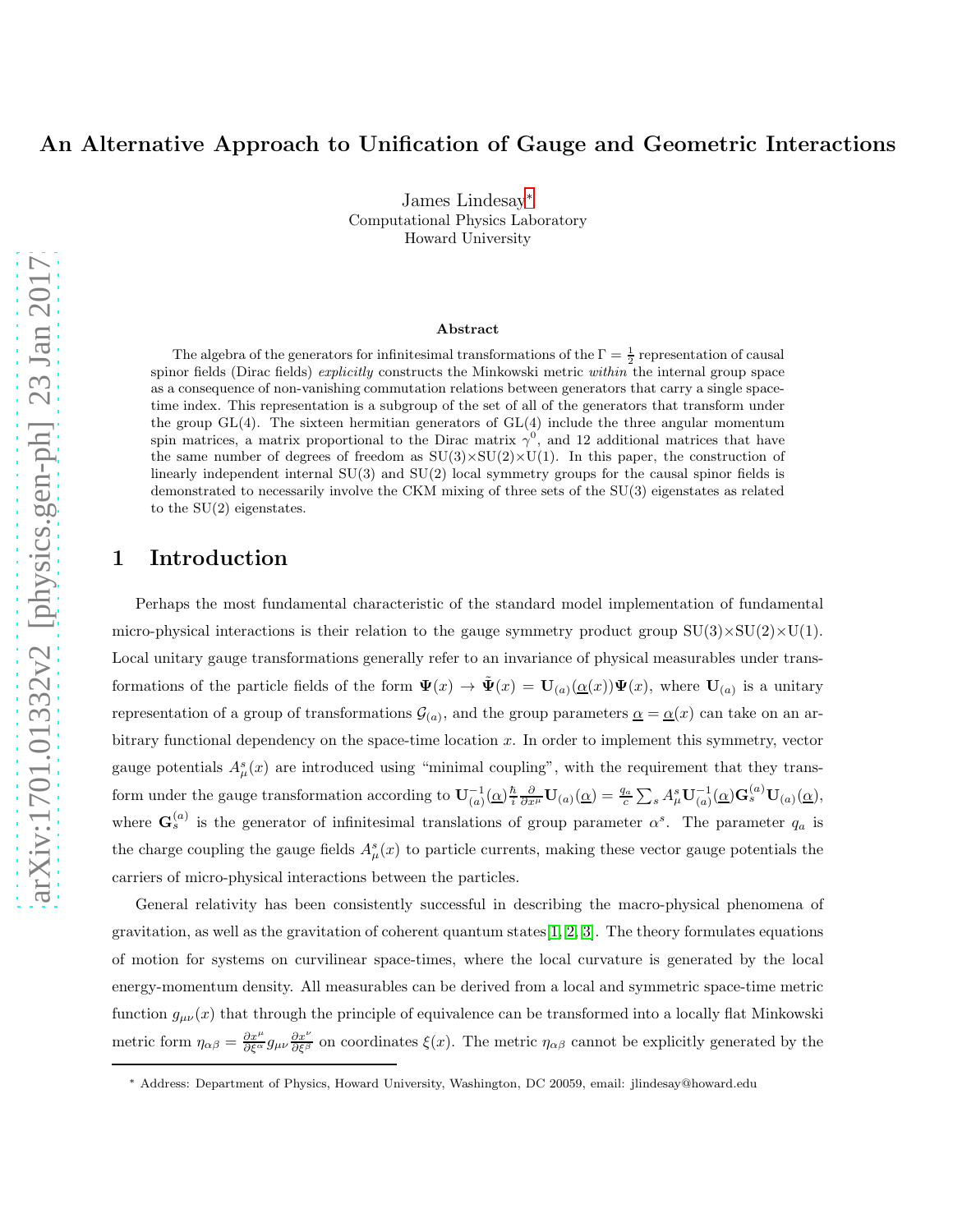Lorentz group algebra through a Casimir-like construction, since there are no non-abelian generators in that algebra that carry a single space-time index.

The Dirac equation<sup>[\[4\]](#page-8-3)</sup> for spin  $\frac{1}{2}$  fermions utilizes a matrix algebra to construct a relativistic equation for particle wave functions  $\psi$  that is linear in the quantum operators for 4-momentum, generates a positive semi-definite probability density  $\psi^{\dagger}\psi$ , and maintains the expected non-relativistic correspondence with the Schrodinger equation[\[5\]](#page-8-4). In particular, the evolution dynamics describing equations that are linear in energy-momentum operators is mathematically straightforward[\[6\]](#page-8-5). The development of Dirac's equation required the introduction of  $4\times4$  matrices that each carry a single space-time index.

The Dirac formulation can be extended by developing general operators  $\hat{\Gamma}^{\mu}$  that require the form  $\hat{\Gamma}^{\mu}\hat{P}_{\mu}$ to be a Lorentz scalar with an eigenvalue linear in the particle mass. The field equation that results takes the form

<span id="page-1-1"></span>
$$
\Gamma^{\mu} \cdot \left( \frac{\hbar}{i} \frac{\partial}{\partial x^{\mu}} - \frac{q_a}{c} \sum_{s} A_{\mu}^{s} \mathbf{G}_{s} \right) \hat{\Psi}_{\gamma}^{(\Gamma)}(\vec{x}) = -\gamma \, mc \, \hat{\Psi}_{\gamma}^{(\Gamma)}(\vec{x}), \tag{1.1}
$$

where m is positive semi-definite for all particle types (both particles and antiparticles), and the  $\Gamma^{\mu}$  are finite dimensional matrix representations of the operators  $\hat{\Gamma}^{\mu}$ . In this equation,  $\gamma$  is the eigenvalue of the operator  $\hat{\Gamma}^0$  on the standard (rest) state particle spinor, and this eigenvalue takes differing signs for particles vs. antiparticles. Using this formulation, energies are always non-negative. This form is seen to be invariant under local gauge transformations of the form previously introduced. The Dirac matrices result from the  $\Gamma = \frac{1}{2}$  finite dimensional representation of the operators  $\hat{\Gamma}^{\mu}$ . A representation for the  $\Gamma = 1$  matrices can be found in Appendix D.2.1 of reference [\[6\]](#page-8-5). In what follows, the group structure of the algebra will be briefly discussed, and internal symmetries of the causal fields  $\hat{\Psi}_{\gamma}^{(\frac{1}{2})}$  will be explored.

# 2 Properties of a Closed Group Inclusive of  $\Gamma^{\mu}$

The closed algebra that includes the operators  $\hat{\Gamma}^{\mu}$  add the following commutation relations to those of the Lorentz group:

<span id="page-1-0"></span>
$$
\begin{bmatrix}\n\Gamma^0, \Gamma^k\n\end{bmatrix} = \frac{i}{\hbar} K_k, \qquad \qquad \begin{bmatrix}\n\Gamma^0, J_k\n\end{bmatrix} = 0, \qquad \qquad \begin{bmatrix}\n\Gamma^0, K_k\n\end{bmatrix} = -i\hbar \Gamma^k, \\
\Gamma^j, \Gamma^k\n\end{bmatrix} = -\frac{i}{\hbar} \epsilon_{jkm} J_m, \qquad \begin{bmatrix}\n\Gamma^0, J_k\n\end{bmatrix} = i\hbar \epsilon_{jkm} \Gamma^m, \qquad \begin{bmatrix}\n\Gamma^0, K_k\n\end{bmatrix} = -i\hbar \delta_{jk} \Gamma^0. \qquad (2.2)
$$

Eigenvalues  $\Gamma$  of the Casimir operator  $C_{\Gamma} = \frac{1}{6} \left( (\underline{J} \cdot \underline{J} - \underline{K} \cdot \underline{K}) / \hbar^2 + \Gamma^0 \Gamma^0 - \underline{\Gamma} \cdot \underline{\Gamma} \right)$  will label the irreducible representations of this group. Additional labels can be attributed to the eigenvalues of the mutually commuting operators  $C_{\Gamma}$ ,  $\Gamma^0$ ,  $J^2$ , and  $J_3$ , given by  $\frac{2\Gamma(\Gamma+2)}{6}$ ,  $\gamma$ ,  $J(J+1)\hbar^2$ ,, and  $M\hbar$ , respectively.

Finite dimensional representations of the algebra have dimension  $N_{\Gamma} = \frac{1}{3}(\Gamma + 1)(2\Gamma + 1)(2\Gamma + 3)$ , and general representation eigenstates  $\chi_{\gamma,M}^{\Gamma,J}$  can be constructed using the spinor form

$$
\chi_{\gamma,M}^{\Gamma,J} = \sqrt{\frac{(J-M)!}{(2J)!\,(J+M)!}} \left[ x - y \right]^{\Gamma-J} \chi_{+}^{(+)M+\gamma} \chi_{+}^{(-)M-\gamma} \left[ \frac{\partial}{\partial x} + \frac{\partial}{\partial y} \right]^{J+M} x^{J-\gamma} y^{J+\gamma} \Big|_{\substack{x = x_{+}^{(+)} \chi_{-}^{(-)} \\ y = x_{-}^{(+)} \chi_{+}^{(-)}}} ,\tag{2.3}
$$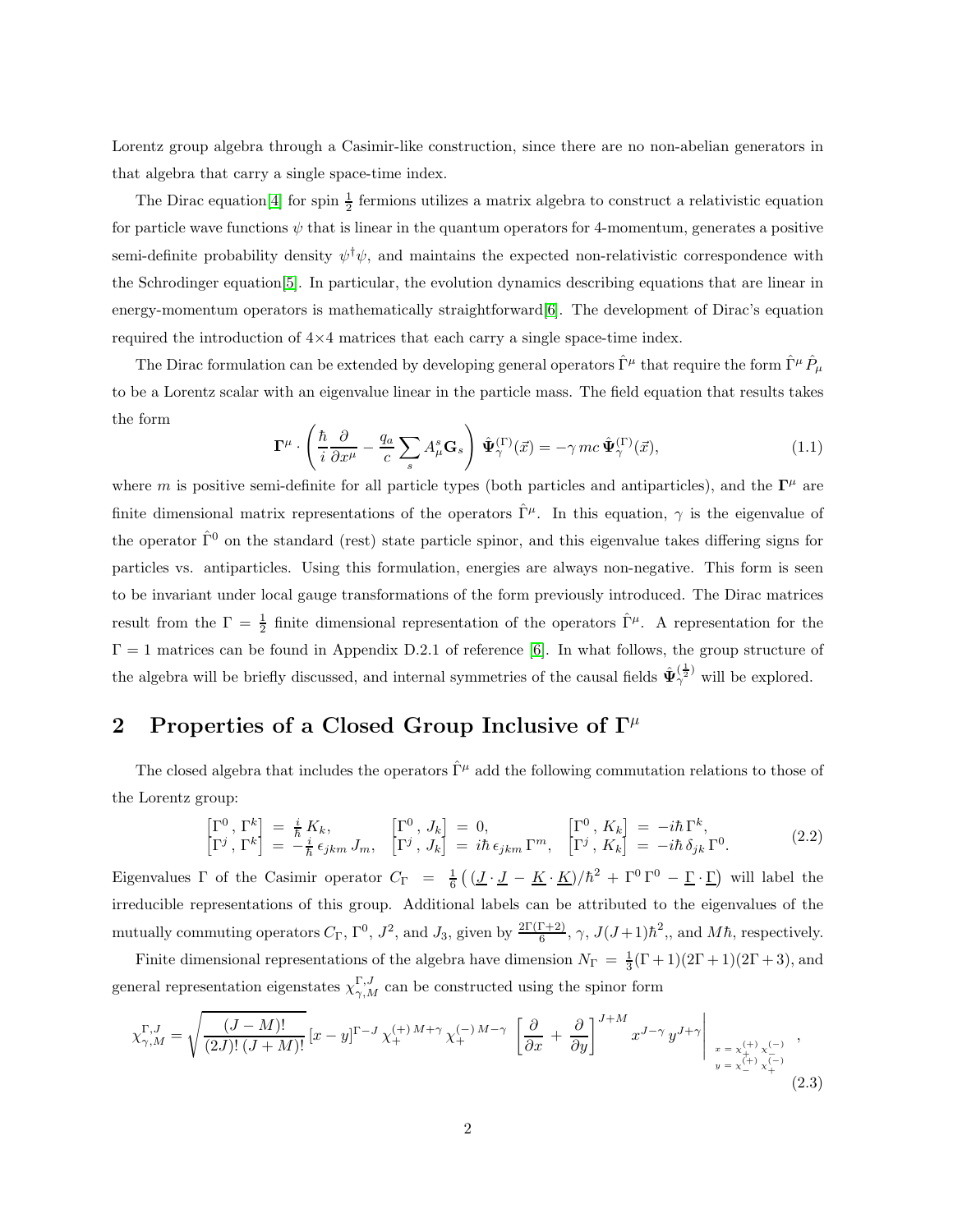where the  $\chi_{\pm}^{(\pm)}$  are  $\Gamma = \frac{1}{2}$  representation spinors with  $(\gamma) = (\pm \frac{1}{2})$  and  $M = \pm \frac{1}{2}$ . The signatures (halfintegral vs integral) of Γ, J,  $\gamma$ , and M are necessarily the same, with  $0 \leq J \leq \Gamma$ ,  $-J \leq \gamma \leq J$ , and  $-J \leq M \leq J$ . The spinor forms of the operators satisfying the commutation relations [\(2.2\)](#page-1-0) can be found in [\[6\]](#page-8-5). The matrices corresponding to  $\Gamma = \frac{1}{2}$  have dimensionality  $N_{\frac{1}{2}} = 4$ , with  $\Gamma^0 = \frac{1}{2} \gamma_{Dirac}^0$  and  $J_3$  both diagonal. This representation forms a subgroup of GL(4).

#### 2.1 Development of a group metric on space-time indexes

For a general group algebra  $\left[\hat{G}_r, \hat{G}_s\right] = -i \sum_m (c_s)_r^m \hat{G}_m$  with appropriately non-vanishing structure constants  $c_{sr}^m = -c_{rs}^m$ , the Jacobi identity defines a representation in terms of the structure constants which can be used to construct a group metric  $\eta_{ab}[7]$  $\eta_{ab}[7]$ ,

$$
\eta_{ab} \equiv \sum_{s \, r} \left( c_a \right)^s_r \left( c_b \right)^r_s, \ \eta^{ab} \equiv ((\eta)^{-1})_{ab}.
$$
 (2.4)

This group metric on the generators defines invariants on products of group generators, such as the Casimir operator  $\hat{C}_{\mathcal{G}} \equiv \sum_{rs} \eta^{G_r G_s} \hat{G}_r \hat{G}_s$ . The non-commuting operators  $\hat{\Gamma}^{\mu}$  that carry a space-time index conjugate to the 4-momentum define a group metric of Lorentz sub-group invariants given by

$$
\eta^{\Gamma^{\mu}\Gamma^{\nu}} = -\frac{1}{6} \eta_{\mu\nu} \tag{2.5}
$$

where  $\eta_{\mu\nu}$  is the usual Minkowski metric. Thus, the Minkowski metric defining invariant products of group generators is explicitly generated within this closed algebra, beyond the Lorentz invariance implicit in Lorentz transformations. This group theoretic metric can be used to develop Lorentz invariants of any operators carrying the group indexes of  $\Gamma^{\mu}$ . Once space-time translations are incorporated, since the generators of space-time translations  $P_{\mu}$  transform as covariant 4-vectors under arbitrary coordinate transformations (of which group transformations are a special subset[\[8\]](#page-9-0)), this group structure is explicitly tied to curvilinear space-time dynamics expressing the principle of equivalence.

### 3 Construction of Local Invariance Groups

In this section, the invariance groups of  $\Gamma = \frac{1}{2}$  representation eigenstates will be explored.

### 3.1 A complete set of linearly independent hermitian generators in  $GL(4)$

As previously mentioned, the  $\Gamma = \frac{1}{2}$  representation is a subgroup of GL(4). There are 16 hermitian matrices in  $GL(4)$ , including that associated with the  $U(1)$  transformation proportional to the identity. The subgroup connected to particle representations already includes the 4 hermitian generators  $\Gamma^0$  and the angular momenta  $J_k$ . This leaves an additional 11 matrices, which will be constructed as  $\mathbf{T}_j = i \mathbf{T}^j$ and  $\mathbf{T}_{j+3} = i \mathbf{K}_j$  for  $j = 1 \rightarrow 3$ , two matrices given by

$$
\mathbf{T}_7 = \frac{i}{2} \begin{pmatrix} \mathbf{0} & \mathbf{1} \\ -\mathbf{1} & \mathbf{0} \end{pmatrix} \quad , \quad \mathbf{T}_8 = \frac{1}{2} \begin{pmatrix} \mathbf{0} & \mathbf{1} \\ \mathbf{1} & \mathbf{0} \end{pmatrix} \,, \tag{3.6}
$$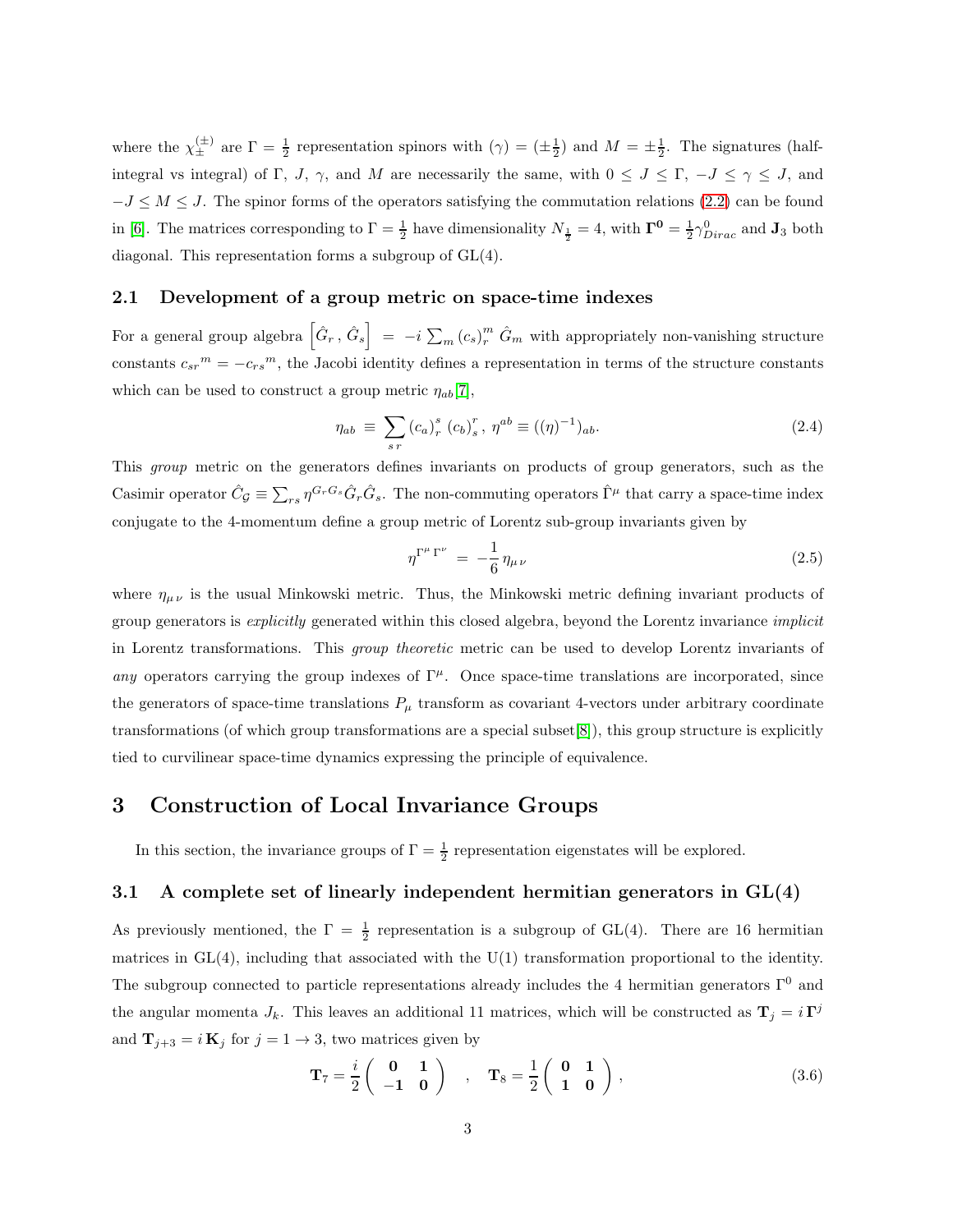where 1 and 0 are the  $2 \times 2$  identity and zero matrices respectively, and a final set of three generators  $T_9$ ,  $T_{10}$ , and  $T_{11}$  forming a closed representation of  $SU(2)$  on the lower components given by

$$
\mathbf{T}_{j+8} = \frac{1}{2} \begin{pmatrix} \mathbf{0} & \mathbf{0} \\ \mathbf{0} & \sigma_j \end{pmatrix},\tag{3.7}
$$

where the  $\sigma_j$  are Pauli spin matrices.

It is intriguing that the number of additional hermitian generators in GL(4) is precisely the same as the number of hermitian generators in  $SU(3) \times SU(2) \times U(1)$ . However, the set of 8 Hermitian generators  $\mathbf{T}_s$  for  $s: 1 \to 8$  do not form a closed algebra.

#### 3.2 Transformation properties of causal spinor fields

Causal spinor fields  $\hat{\Psi}(x)$  either commute or anti-commute  $\left[\hat{\Psi}(x), \hat{\Psi}(y)\right] = 0$  for space-like separations of the space-time coordinates  $(\vec{y} - \vec{x})$  of those fields according to whether the spin is integral or half-integral. Thus, microscopic causality compels a well defined local relationship between components of spinor fields in configuration space. The form of a causal linear spinor field that has the expected properties under parity, time reversal, and charge conjugation is given by[\[6\]](#page-8-5)

<span id="page-3-0"></span>
$$
\hat{\Psi}_{\gamma}^{(\Gamma)}(\vec{x}) \equiv \sum_{J,s_z} \int \frac{mc^2 d^3p}{\epsilon(\mathbf{p})} \left[ \frac{e^{\frac{i}{\hbar}(\mathbf{p}\cdot\mathbf{x}-\epsilon(\mathbf{p})t)}}{(2\pi\hbar)^{3/2}} \mathbf{u}_{\gamma}^{(\Gamma)}(\vec{p},m,J,s_z) \,\hat{a}_{\gamma}^{(\Gamma)}(\vec{p},m,J,s_z) + \right. \\
(-)^{J+s_z} \frac{e^{-\frac{i}{\hbar}(\mathbf{p}\cdot\mathbf{x}-\epsilon(\mathbf{p})t)}}{(2\pi\hbar)^{3/2}} \mathbf{u}_{-\gamma}^{(\Gamma)}(\vec{p},m,J,-s_z) \,\hat{a}_{-\gamma}^{(\Gamma)\dagger}(\vec{p},m,J,s_z) \right],
$$
\n(3.8)

where the normalization has been chosen to have non-relativistic correspondence,  $\frac{mc^2 d^3p}{\epsilon(\mathbf{p})} \to d^3p$  for  $p \ll mc$ , and  $s_z$  specifies the z-component of internal angular momentum to avoid confusion with the mass m. In this expression, the  $\hat{a}^{(\Gamma)}_{\gamma}(\vec{p},m,J,s_z)$  are annihilation operators of particle states of the given quantum numbers,  $\epsilon(\mathbf{p}) = \sqrt{|\mathbf{p}|^2 c^2 + m^2 c^4}$ , and the spinors satisfy  $\mathbf{\Gamma}^{\mu} p_{\mu} \mathbf{u}_{\gamma}^{(\Gamma)}(\vec{p}, m, J, s_z) = -\gamma mc \mathbf{u}_{\gamma}^{(\Gamma)}(\vec{p}, m, J, s_z)$ . In this paper, the focus will be on the  $\Gamma = \frac{1}{2}$  representation, for which the  $\mathbf{u}_{\gamma}^{(\frac{1}{2})}$  have 4 spinor components. For a more complete treatment of the algebra, symmetries, and causality properties of causal spinor fields, the reader is invited to examine sections 4.3 and 4.4 in reference [\[6\]](#page-8-5).

Since the spinor components of a causal 4-spinor field  $\Psi^{(\frac{1}{2})}$  maintain local spatial relationships de-scribed in [\(3.8\)](#page-3-0), a particular local Euclidean rotation  $\mathbf{R}_E(x)$  will be constructed to define a spinor with a single component. If the components of the causal 4-spinor are written in the form

$$
\Psi(x) = \begin{pmatrix} \phi_1(x)e^{i\omega_1(x)} \\ \phi_2(x)e^{i\omega_2(x)} \\ \phi_3(x)e^{i\omega_3(x)} \\ \phi_4(x)e^{i\omega_4(x)} \end{pmatrix} \equiv \begin{pmatrix} \phi_1(x)e^{i\omega_1(x)} \\ -\phi_1(x)\tan(\zeta_{12})\sec(\zeta_{13})\sec(\zeta_{14})e^{i\omega_2(x)} \\ -\phi_1(x)\tan(\zeta_{13})\sec(\zeta_{14})e^{i\omega_3(x)} \\ -\phi_1(x)\tan(\zeta_{14})e^{i\omega_4(x)} \end{pmatrix},
$$
(3.9)

then the causal spinor can be expressed by the action of a Euclidean rotation on a single component spinor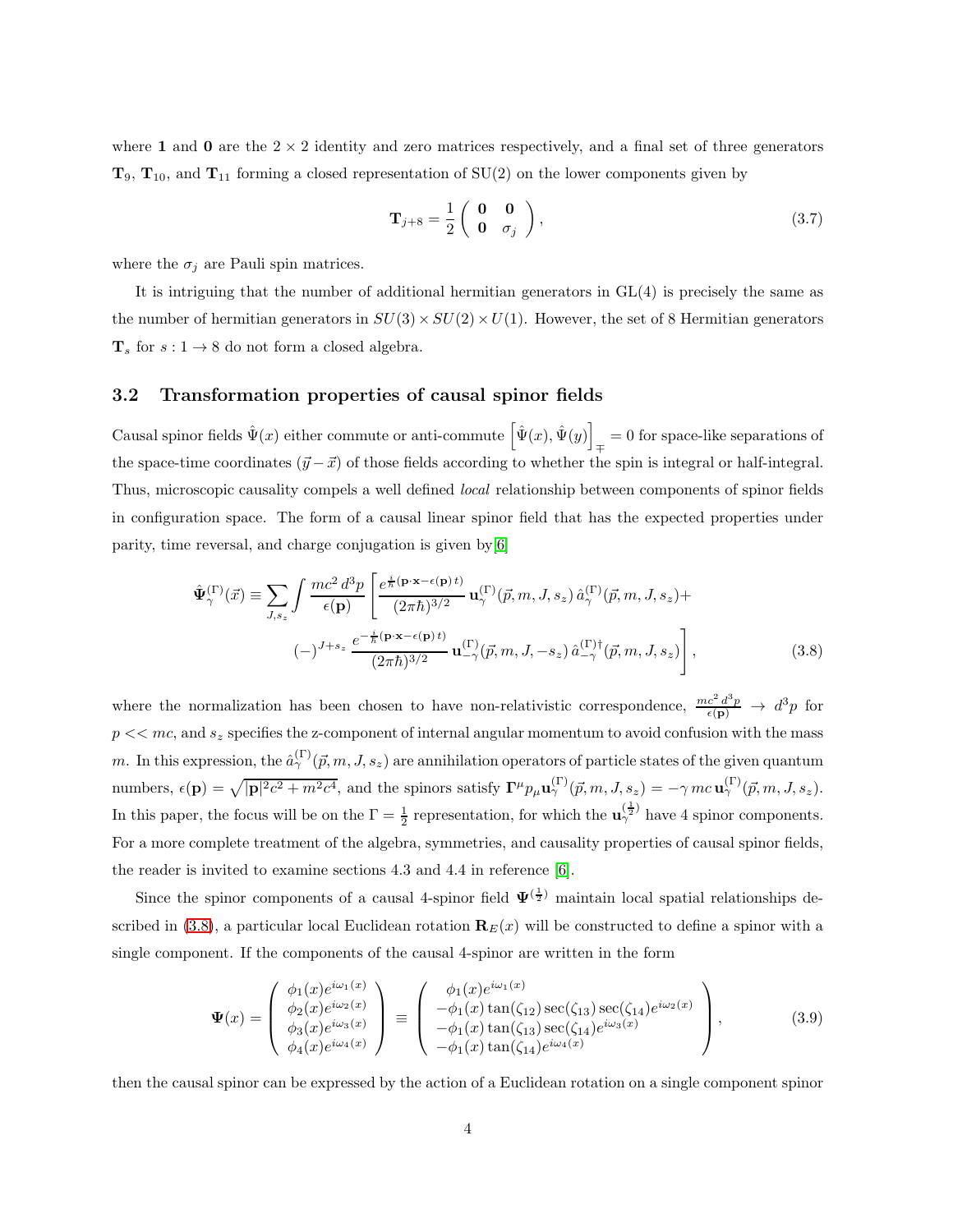as follows:

$$
\mathbf{R}_{14} = \begin{pmatrix} \cos(\zeta_{14}) & 0 & 0 & \sin(\zeta_{14})e^{i\omega_{14}} \\ 0 & 1 & 0 & 0 \\ 0 & 0 & 1 & 0 \\ -\sin(\zeta_{14})e^{-i\omega_{14}} & 0 & 0 & \cos(\zeta_{14}) \end{pmatrix}, \quad \mathbf{R}_{13} = \begin{pmatrix} \cos(\zeta_{13}) & 0 & \sin(\zeta_{13})e^{i\omega_{13}} & 0 \\ 0 & 1 & 0 & 0 \\ -\sin(\zeta_{13})e^{-i\omega_{13}} & 0 & \cos(\zeta_{13}) & 0 \\ 0 & 0 & 0 & 1 \end{pmatrix},
$$

$$
\mathbf{R}_{12} = \begin{pmatrix} \cos(\zeta_{12}) & \sin(\zeta_{12})e^{i\omega_{12}} & 0 & 0 \\ -\sin(\zeta_{12})e^{-i\omega_{12}} & \cos(\zeta_{12}) & 0 & 0 \\ 0 & 0 & 1 & 0 \\ 0 & 0 & 0 & 1 \end{pmatrix}, \quad \omega_{1s} \equiv \omega_{1} - \omega_{s}, \quad \mathbf{R}_{E} \equiv \mathbf{R}_{14} \mathbf{R}_{13} \mathbf{R}_{12}, \quad \Psi(x) = \mathbf{R}_{E}(x) \bar{\Phi}(x).
$$
(3.10)

The single component spinor takes the form

<span id="page-4-0"></span>
$$
\bar{\Phi}(x) = \begin{pmatrix} \sqrt{(\phi_1(x))^2 + (\phi_2(x))^2 + (\phi_3(x))^2 + (\phi_4(x))^2} e^{i\omega_1(x)} \\ 0 \\ 0 \\ 0 \end{pmatrix} = \mathbf{R}_E^{-1}(x)\Psi(x). \tag{3.11}
$$

It is important to note that this transformation must be made uniquely at each location  $x$ . This imposes a local nature to any internal symmetries that utilize this construction.

### 3.3 SU(2) and SU(3) invariance transformations on  $\bar{\Phi}(x)$

The previously defined generators  $\tau_j \equiv \mathbf{T}_{j+8}$  with  $j: 1 \to 3$  form a closed matrix group algebra  $\mathbf{M}^{(2)}$  that transform components in the subspace  $S^{(2)}$ :

<span id="page-4-2"></span>
$$
\mathbf{M}^{(2)}(\underline{\theta}) = \begin{pmatrix} \mathbf{1} & \mathbf{0} \\ \mathbf{0} & \mathbf{S}^{(2)}(\underline{\theta}) \end{pmatrix} = e^{i \sum \theta^s \tau_s}.
$$
 (3.12)

In this expression, the matrix  $S^{(2)}$  is a unitary unimodular transformation matrix in  $SU(2)$ , and 1 is the 2×2 identity matrix. Since  $\tau_j \bar{\mathbf{\Phi}}(x) = 0$ , the field  $\bar{\mathbf{\Phi}}(x)$  from Eq. [3.11](#page-4-0) is invariant under transformations involving  $\mathbf{M}^{(2)}$ . The generators  $\tau_j$  share this basis simultaneously with  $\mathbf{\Gamma}^0$  and  $\mathbf{J}_3$ .

As was previously mentioned, the remaining hermitian generators in this basis  $\{T_1, ..., T_8\}$  do not form a closed algebra. However, a basis of SU(3) states can be constructed through mixing of the hermitian generators in this basis. This mixing between precisely three sets of the basis states will next be demonstrated.

Consider the set of SU(3) transformations of the form

<span id="page-4-1"></span>
$$
\mathbf{M}^{(3)}(\underline{\alpha}) = \begin{pmatrix} 1 & \overline{\mathbf{0}}^T \\ \overline{\mathbf{0}} & \mathbf{S}^{(3)}(\underline{\alpha}) \end{pmatrix} = e^i \sum \alpha^b \mathbf{t}_b, \tag{3.13}
$$

where  $S^{(3)}$  is a unitary unimodular transformation matrix in SU(3), and  $\overline{0}$  is a 1×3 zero vector. The set of eight generators  $\{t_1, ..., t_8\}$  form a closed algebra of SU(3). Since  $t_b\bar{\Phi}(x) = 0$ , the field  $\bar{\Phi}(x)$  is invariant under transformations involving  $\mathbf{M}^{(3)}$ . The SU(3) eigenstates will be defined using this basis. A set of SU(3) generators (including 2 diagonal generators) can be found in [\[9\]](#page-9-1).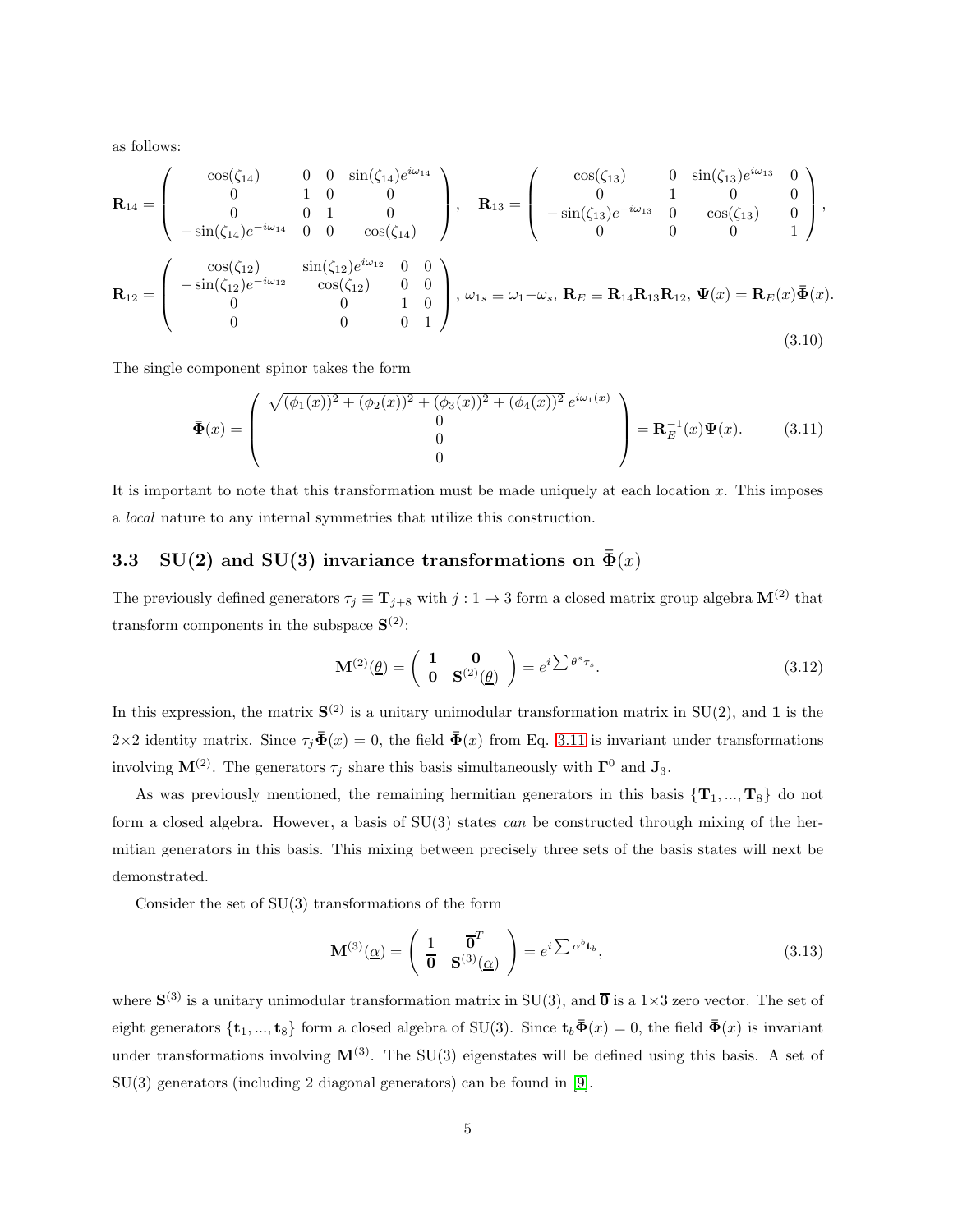The construction of a representation of SU(3) that is inclusive of the hermitian generators  $\{\mathbf\Gamma^0,\mathbf J_1,\mathbf J_2,\mathbf J_3\}$ in  $GL(4)$  necessarily involves the mixing of the three basis states of the transformation  $(3.13)$ . A convenient mechanism for mixing three eigenstates is provided through general CKM matrices[\[10,](#page-9-2) [11\]](#page-9-3) embedded within GL(4). The particular choice for mixing will be the set of all transformations on the  $3 \times 3$  subspace that leaves the second spin component of  $\bar{\Phi}(x)$  invariant as demonstrated below:

$$
\mathbf{U}_{23} = \begin{pmatrix} 1 & 0 & 0 & 0 \\ 0 & 1 & 0 & 0 \\ 0 & 0 & \cos(\theta_{23}) & \sin(\theta_{23}) \\ 0 & 0 & -\sin(\theta_{23}) & \cos(\theta_{23}) \end{pmatrix}, \quad \mathbf{U}_{31} = \begin{pmatrix} \cos(\theta_{31}) & 0 & 0 & \sin(\theta_{31})e^{-i\delta_{31}} \\ 0 & 1 & 0 & 0 \\ 0 & 0 & 1 & 0 \\ -\sin(\theta_{31})e^{i\delta_{31}} & 0 & 0 & \cos(\theta_{31}) \end{pmatrix},
$$

$$
\mathbf{U}_{12} = \begin{pmatrix} \cos(\theta_{12}) & 0 & \sin(\theta_{12}) & 0 \\ 0 & 1 & 0 & 0 \\ -\sin(\theta_{12}) & 0 & \cos(\theta_{12}) & 0 \\ 0 & 0 & 0 & 1 \end{pmatrix}, \quad \mathbf{U}_{CKM} \equiv \mathbf{U}_{23} \mathbf{U}_{31} \mathbf{U}_{12}.
$$
(3.14)

Most CKM transformations of this type on the generators  $\tilde{\mathbf{t}}_s \equiv \mathbf{U}_{CKM} \mathbf{t}_s \mathbf{U}_{CKM}^{-1}$  will produce a set of transformed generators  $\tilde{\mathbf{t}}_s$  that both satisfy the algebra of SU(3) as well as can be included among a set of 11 linearly independent traceless hermitian generators that complete the set  $\{\mathbf\Gamma^0, \mathbf{J}_1, \mathbf{J}_2, \mathbf{J}_3\}$ .

For clarity, consider an example CKM transformation from the SU(3) eigenbasis to that including the generators  $\{T_1, ..., T_{11}\}$  parameterized using data consistent with known mixing between the generations in quark phenomenology,  $(\theta_{12} \to 0.227, \theta_{23} \to 0.446, \theta_{31} \to 0.0035, \delta_{31} \to 1.96)$ :

$$
\mathbf{U}_{CKM} = \begin{pmatrix} 0.974 & 0 & 0.225 & -0.0013 - 0.0032i \\ 0 & 1 & 0 & 0 \\ -0.225 + 0.00014i & 0 & 0.973 + 0.000033i & -0.0446 \\ -0.00875 - 0.00316i & 0 & 0.0437 - 0.00073i & 0.999 \end{pmatrix}.
$$
 (3.15)

The set of 15 linearly independent hermitian generators  $\{\mathbf\Gamma^0, \mathbf J_1, \mathbf J_2, \mathbf J_3, \mathbf T_1, ..., \mathbf T_{11}\}$  can be directly decomposed in terms of an alternative set of 15 linearly independent hermitian generators given by

$$
\left\{ \mathbf{\Gamma}^{0}, \mathbf{J}_{1}, \mathbf{J}_{2}, \mathbf{J}_{3}, \tilde{\mathbf{t}}_{1}, ..., \tilde{\mathbf{t}}_{8}, \boldsymbol{\Delta}_{1} \equiv (\mathbf{T}_{1} - \mathbf{T}_{5})/2, \boldsymbol{\Delta}_{2} \equiv (\mathbf{T}_{2} + \mathbf{T}_{4})/2, \boldsymbol{\Delta}_{3} \equiv (\mathbf{T}_{3} + \mathbf{T}_{7})/2 \right\}.
$$

Although the set of matrices  $\{\tilde{\mathbf{t}}_1, ..., \tilde{\mathbf{t}}_8\}$  now generate a closed SU(3) algebra in this basis, the remaining generators  $\Delta_1$ ,  $\Delta_2$ , and  $\Delta_3$  do not form a closed algebra. The transformed SU(3) generators  $\tilde{\mathbf{t}}_b$  are decomposed in [\(3.16\)](#page-5-0).

<span id="page-5-0"></span>
$$
\begin{array}{cccccccccccccccc} \Gamma^0 & J_1 & J_2 & J_3 & T_1 & T_2 & T_3 & T_4 & T_5 & T_6 & T_7 & T_8 & T_9 & T_{10} & T_{11} \\ \tilde{\mathbf{t}}_1 & -.295 & 0 & 0 & -.295 & -.071 & 112 & -1.58 & 112 & .071 & -5.65 & -1.58 & -5.65 & 970 & 0 & -86.8 \\ \tilde{\mathbf{t}}_2 & -.730 & 0 & 0 & -.730 & 112 & -.071 & -4.38 & -.071 & -112 & -1.58 & -4.38 & -1.58 & -.065 & -974 & .003 \\ \tilde{\mathbf{t}}_3 & -25.3 & 0 & 0 & -25.3 & -1.7 & -5.58 & .076 & -5.58 & 1.7 & -109 & .076 & -109 & -87.1 & .711 & -945 \\ \tilde{\mathbf{t}}_4 & 0 & -1.31 & 3.24 & 0 & 22.3 & 0 & -500 & 0 & -22.3 & 0 & 500 & 499 & 1.31 & -3.24 & 0 \\ \tilde{\mathbf{t}}_5 & 0 & -3.24 & -1.31 & 0 & -22.3 & 0 & -500 & 0 & -22.3 & 0 & 500 & 0 & 3.24 & 1.31 & 0 \\ \tilde{\mathbf{t}}_6 & 0 & 225 & 0 & 0 & -.016 & -487 & -.365 & 487 & -.016 & -21.9 & .365 & 21.9 & -225 & 0 & 0 \\ \tilde{\mathbf{t}}_7 & 0 & 0 & 225 & 0 & 487 & -.016 & -21.9 & .016 & 487 & .365 & 21.9 & -.365 & 0 & -225 & 0 \\ \tilde{\mathbf{t}}_8 & -975 & 0 & 0 & 1025 & -1.54 & 4.26 & .069 & 4.26 & 1.54 & 110 & .069 & 110 & -1.97 & -.711 & -1051 \\ \end{array} \
$$

For each of the transformed generators  $\tilde{\mathbf{t}}_b = \sum_j k_b^j \mathbf{G}_j$ , the coefficients  $k_b^j$  are to be obtained by multiplying the number in the column under the previously defined generator  $G_j$  by 10<sup>-3</sup> in [\(3.16\)](#page-5-0). It is clear that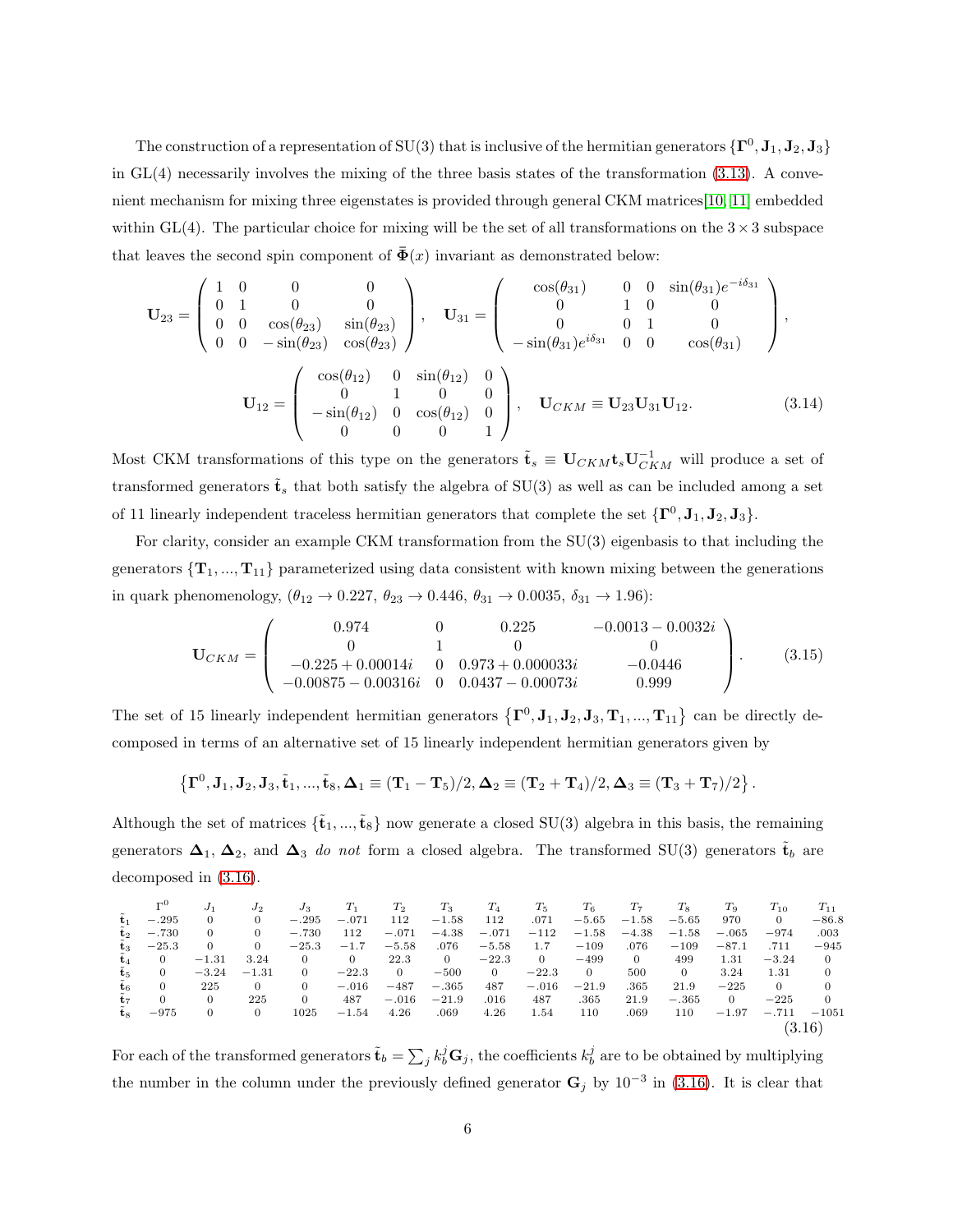the set of independent generators  $\{\mathbf\Gamma^0, \mathbf J_1, \mathbf J_2, \mathbf J_3, \tilde{\mathbf t}_1, ..., \tilde{\mathbf t}_8, \boldsymbol{\Delta}_1, \boldsymbol{\Delta}_2, \boldsymbol{\Delta}_3\}$  that includes a closed SU(3) subalgebra  $\{\tilde{\mathbf{t}}_1, ..., \tilde{\mathbf{t}}_8\}$  necessarily mixes in an invertible manner the basis  $\{\mathbf{\Gamma}^0, \mathbf{J}_1, \mathbf{J}_2, \mathbf{J}_3, \mathbf{T}_1, ..., \mathbf{T}_{11}\}$  that includes an internal closed SU(2) sub-algebra  $\{T_9, T_{10}, T_{11}\}$  on  $\bar{\Phi}(x)$ . The independent group of SU(3) transformations on the 4-spinors generated by  $\{\tilde{\mathbf{t}}_1, ..., \tilde{\mathbf{t}}_8\}$  will be denoted  $\mathbf{U}^{(3)}(\underline{\alpha}(x))$ , so that

<span id="page-6-0"></span>
$$
\mathbf{M}^{(3)} \equiv \mathbf{U}_{CKM}^{-1} \mathbf{U}^{(3)} \mathbf{U}_{CKM}, \tag{3.17}
$$

where  $\mathbf{M}^{(3)}$  is of the form defined in Eq. [3.13.](#page-4-1)

#### 3.4 Local gauge symmetries of spinor fields

A local internal SU(3) symmetry on the causal spinor field  $\hat{\Psi}_{\gamma}^{(\frac{1}{2})}(\vec{x})$  from [\(3.8\)](#page-3-0) can be constructed using the internal SU(3) symmetry transformation  $\mathbf{M}^{(3)}$  on  $\bar{\mathbf{\Phi}}(x)$  from [\(3.17\)](#page-6-0), along with the relationship of the transformed spinor  $\bar{\mathbf{\Phi}}(x)$  to the general causal spinor field expressed in [\(3.11\)](#page-4-0), via

<span id="page-6-1"></span>
$$
\mathcal{U}^{(3)}(x) = \mathbf{R}_E(x) \mathbf{M}^{(3)}(\underline{\alpha}(x)) \mathbf{R}_E^{-1}(x) = \mathbf{R}_E(x) \mathbf{U}_{CKM}^{-1} \mathbf{U}^{(3)}(\underline{\alpha}(x)) \mathbf{U}_{CKM} \mathbf{R}_E^{-1}(x),
$$
(3.18)

where  $\alpha^{s}(x)$  are the eight local group parameters of SU(3). Similarly, the transformation  $\mathbf{M}^{(2)}$  from [\(3.12\)](#page-4-2) on  $\bar{\Phi}(x)$  defines a local internal SU(2) symmetry on the causal spinor field  $\hat{\Psi}_{\gamma}^{(\frac{1}{2})}(\vec{x})$  under transformations

<span id="page-6-2"></span>
$$
\mathcal{U}^{(2)}(x) = \mathbf{R}_E(x) \, \mathbf{M}^{(2)}(\underline{\theta}(x)) \, \mathbf{R}_E^{-1}(x),\tag{3.19}
$$

where  $\theta^{j}(x)$  are the three local group parameters of SU(2). Although both [\(3.18\)](#page-6-1) and [\(3.19\)](#page-6-2) are local internal symmetries on the causal spinor field  $\mathcal{U}(x)\Psi(x) = \Psi(x)$ , the eigenbases of the internal SU(2) and SU(3) symmetries are related via CKM mixing of the three SU(3) eigenstates in the enlarged unified group GL(4) via  $U_{CKM}$ .

Furthermore, the independent sets of hermitian generators  $\{\mathbf\Gamma^0, \mathbf{J}_1, \mathbf{J}_2, \mathbf{J}_3, \tilde{\mathbf{t}}_1, ..., \tilde{\mathbf{t}}_8, \mathbf{\Delta}_1, \mathbf{\Delta}_2, \mathbf{\Delta}_3\}$  and  $\{\mathbf\Gamma^0,\mathbf J_1,\mathbf J_2,\mathbf J_3,\mathbf T_1,...,\mathbf T_{11}\}\$ include local *gauge* invariance transformations under SU(3) and SU(2) for interacting fields satisfying  $(1.1)$  that connect the two basis sets via CKM mixing, where

$$
\mathbf{U}^{(3)}(\underline{\alpha}) = e^{i \sum_b \alpha^b \tilde{\mathbf{t}}_b} \text{ and } \mathbf{U}^{(2)}(\underline{\theta}) = e^{i \sum_s \theta^s \tau_s}.
$$
 (3.20)

In these expressions,  $\alpha = \alpha(x)$  are local group parameters of SU(3) and  $\theta = \theta(x)$  are local group parameters of SU(2) under gauge transformations of the field  $\Psi(x) \to \tilde{\Psi}(x) = \mathbf{U}^{(3,2)}(\underline{\beta}(x))\Psi(x)$ . The topology of the local mapping of gauge group parameters  $\beta(x)$  in space-time determines the monopole structure of the sources of the gauge interactions (see section 4.2 of [\[6\]](#page-8-5)), as well as the properties of any higher dimensional structures (e.g., strings, etc.) in the formulation.

### 4 Symmetric Tensors and Conservation Properties

It is of interest to determine whether a symmetric energy-momentum tensor suitable for geometrodynamics can be generated from a Lagrangian that produces the spinor field equations. It should be noted that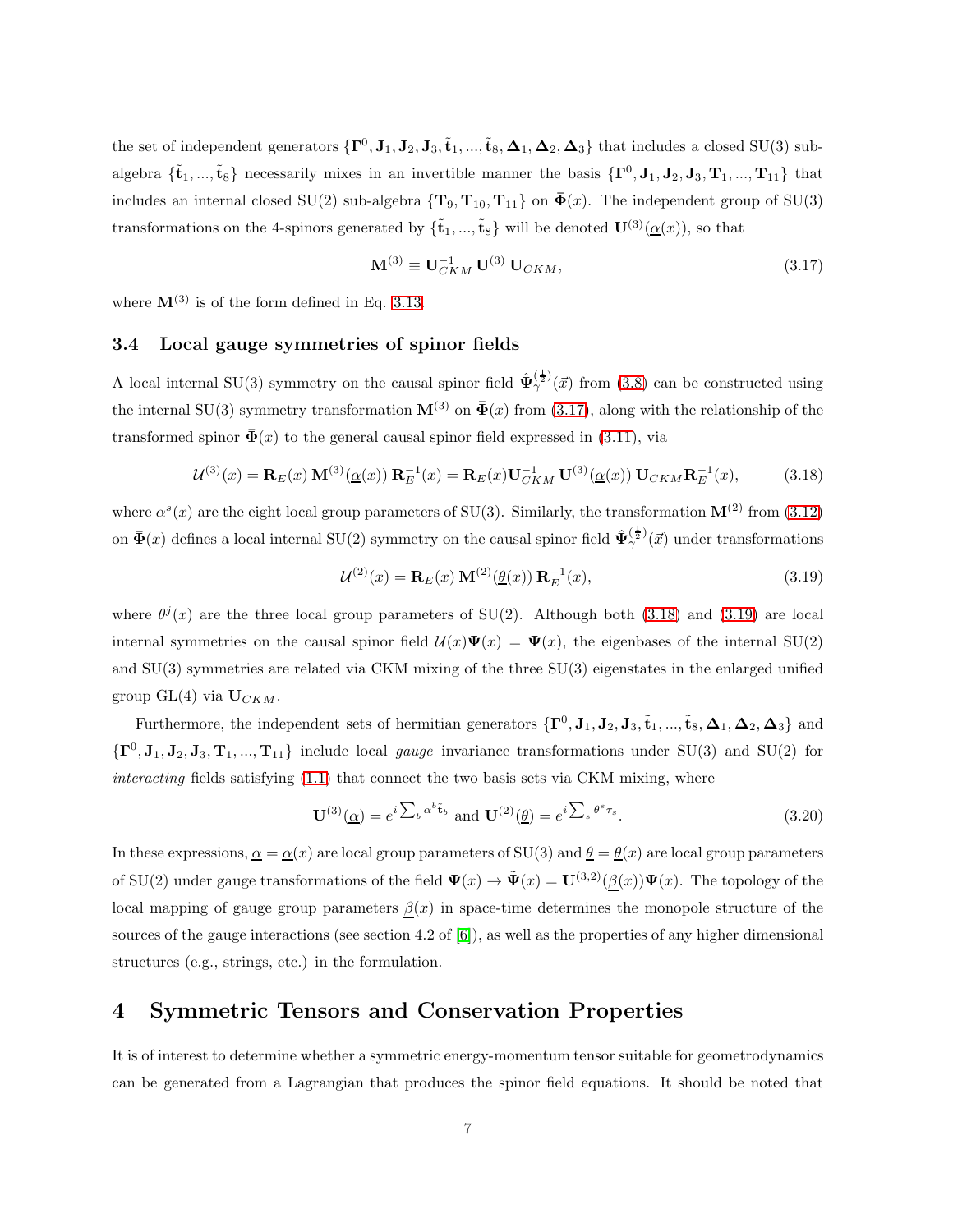the equations that define the properties of the spinors given in [\(1.1\)](#page-1-1) generally need not be the same as the equations used to construct the energy momentum tensor, and one can always construct symmetric energy momentum tensors from a Lagrangian of the form

<span id="page-7-0"></span>
$$
\mathcal{L} = \frac{1}{2} \left\{ \frac{1}{m} \left[ \left( \frac{\hbar}{i} \frac{\partial}{\partial x^{\mu}} - \frac{q_a}{c} \sum_{s} A_{\mu}^{s} \mathbf{G}_{s} \right) \Psi \right]^{\dagger} g^{\mu \nu} \left( \frac{\hbar}{i} \frac{\partial}{\partial x^{\nu}} - \frac{q_a}{c} \sum_{s} A_{\nu}^{s} \mathbf{G}_{s} \right) \Psi + mc^{2} \Psi^{\dagger} \Psi \right\} + \frac{1}{16\pi} Tr(\mathbf{F}^{\mu \nu} \mathbf{F}_{\mu \nu}) - \frac{c^{4}}{16\pi G_{N}} \mathcal{R}, \qquad (4.21)
$$

where g is the determinant of the space-time metric tensor,  $\mathbf{F}_{\mu\nu} = \partial_{\mu} \mathbf{A}_{\nu} - \partial_{\nu} \mathbf{A}_{\mu} - i \frac{q_a}{\hbar c} [\mathbf{A}_{\mu}, \mathbf{A}_{\nu}]$ ,  $\mathbf{A}_{\mu} \equiv$  $\sum_s A_\mu^s \mathbf{G}_s$ , and  $\mathcal R$  is the Ricci scalar. Gravitational field equations result from [\(4.21\)](#page-7-0) by requiring that  $\frac{2}{\sqrt{-g}}\frac{\delta}{\delta g_{\mu\nu}}\left(\sqrt{-g}\mathcal{L}\right) = 0.$  Causal fields [\(3.8\)](#page-3-0) that satisfy the spinor field equations [\(1.1\)](#page-1-1) will also satisfy the Klein-Gordon equation resulting from this Lagrangian form, which directly produces symmetric energymomentum tensors.

To determine if the symmetric, locally conserved tensors can also be constructed from a Lagrangian form that generates the spinor field equations, it suffices to examine non-interacting fields. Spinor field equations [\(1.1\)](#page-1-1) will result from a Lagrangian of the form

$$
\mathcal{L}_s = \frac{1}{2} \overline{\Psi} \left[ \Gamma^\mu \cdot \left( \frac{\hbar}{i} \frac{\partial}{\partial \xi^\mu} \right) \Psi + \gamma mc \Psi \right] + cc = \frac{1}{2} \overline{\Psi} \left[ \Gamma^\mu \frac{\partial x^\beta}{\partial \xi^\mu} \cdot \left( \frac{\hbar}{i} \frac{\partial}{\partial x^\beta} \right) \Psi + \gamma mc \Psi \right] + cc. \tag{4.22}
$$

where  $\overline{\Psi}$  is the Dirac conjugate of field  $\Psi$ , cc refers to the complex conjugate of the previous term, and  $\xi^{\mu}$  are locally flat coordinates. A conserved second rank tensor can be constructed consistent with the Euler-Lagrange equations of the form

$$
\Pi^{\mu} \equiv \frac{\partial \mathcal{L}}{\partial(\partial_{\mu} \Psi)}, \quad \mathcal{T}^{\mu\nu} = \Pi^{\mu} g^{\nu\beta} \partial_{\beta} \Psi + cc - g^{\mu\nu} \mathcal{L}, \tag{4.23}
$$

However, in this case the tensor  $\mathcal{T}^{\mu\nu}$  is not symmetric. Following Belinfante[\[12\]](#page-9-4)[\[13\]](#page-9-5), the tensor describing internal transformations under general Lorentz transformations given by

$$
S^{\beta\mu\nu} = \frac{i\hbar}{2} \left( \mathbf{\Pi}^{\beta} [\mathbf{\Gamma}^{\mu}, \mathbf{\Gamma}^{\nu}] \mathbf{\Psi} - \mathbf{\Pi}^{\mu} [\mathbf{\Gamma}^{\beta}, \mathbf{\Gamma}^{\nu}] \mathbf{\Psi} - \mathbf{\Pi}^{\nu} [\mathbf{\Gamma}^{\beta}, \mathbf{\Gamma}^{\mu}] \mathbf{\Psi} \right) + cc \tag{4.24}
$$

can be used to construct a symmetric second rank tensor  $T^{\nu\mu} = T^{\mu\nu} = T^{\mu\nu} + \partial_{\beta} S^{\beta\mu\nu}$  that satisfies the conservation equation  $\partial_{\mu}T^{\mu\nu} = 0$  in flat space-time (since  $S^{\beta\mu\nu}$  is antisymmetric under the interchange  $\beta \leftrightarrow \mu$ ). However, using curvilinear coordinates, the results of the construction are as follows:

$$
T^{\mu\nu} \equiv \mathcal{T}^{\mu\nu} + D_{\beta} \mathcal{S}^{\beta\mu\nu}, \quad D_{\mu} T^{\mu\nu} = -\frac{1}{2} R^{\nu}_{\lambda\beta\mu} \mathcal{S}^{\beta\mu\lambda}.
$$
 (4.25)

Thus, the covariant divergence of the Belinfante construct does not generally vanish in curved space-times. That this construct does not generate an energy-momentum tensor that can drive the geometrodynamics should not be surprising, since for integer values of Γ, there are states satisfying  $(1.1)$  with finite mass, yet vanishing eigenvalues of  $\Gamma^{\mu} \hat{P}_{\mu}$ , for which  $\gamma = 0$ . These states must nonetheless carry non-vanishing energy-momentum.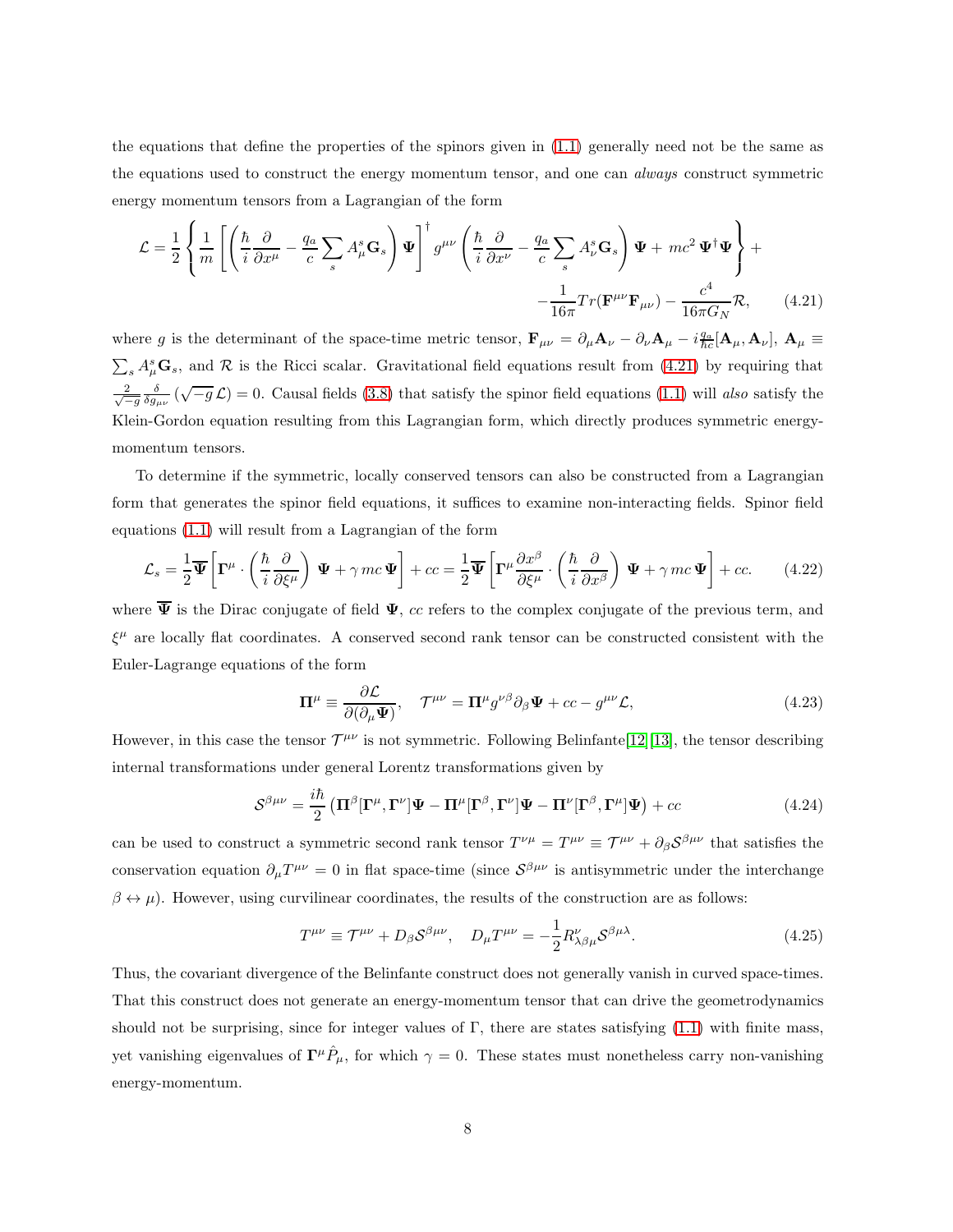### 5 Conclusions

The fundamental representation of causal spinor fields has been shown to unify a set of internal local symmetries including a U(1) symmetry along with 11 additional hermitian generators that can represent a linearly independent SU(2) symmetry or a linearly independent SU(3) symmetry, but not both simultaneously. The eigenbasis of the SU(3) internal symmetry has been related to that of the SU(2) internal symmetry via a CKM transformation mixing the symmetries in GL(4) consistent with observed phenomenology. The closed representation of  $SU(2)$  can share the same basis as that in which  $\Gamma^0$  and  $J_3$ are diagonal, whereas the SU(3) eigenbasis with two diagonal generators cannot share this basis.

Group algebraic invariants *explicitly* generate the Minkowski metric using the non-abelian algebra of generators that carry single space-time indexes, thereby extending interior group structure to the dynamics of general coordinate transformations. The geometrodynamics of general relativity follows directly via the principle of equivalence.

On-going efforts examine how the gauge bosons of the internal  $SU(2) \times U(1)$  pre-symmetry of the  $\Gamma = \frac{1}{2}$ representation can relate to the quanta of the massive  $\Gamma = 1$  boson representation with  $N_{\Gamma=1} = 10$ , which contains a self-adjoint scalar particle, a self-adjoint vector particle, another vector particle, and its adjoint vector particle. The self-adjoint  $\gamma = 0$  states are degenerate in their eigenvalue, and can freely mix massive as well as massless vector states in a manner that preserves the degrees of freedom.

### <span id="page-8-0"></span>References

- <span id="page-8-1"></span>[1] E.J. Weinberg and D.L. Nordstrom, eds, "Review of Particle Physics" Phys. Rev. D 86 (2012). See section 20, pp.259-263.
- [2] R. Colella, A.W. Overhauser, and S.A. Werner, "Observation of Gravitationally Induced Quantum Interference", Phys.Rev.Lett. 34, 1472-1474 (1975). See also A.W.Overhauser and R.Colella, Phys.Rev.Lett. 33, 1237 (1974).
- <span id="page-8-3"></span><span id="page-8-2"></span>[3] H. Muller, A. Peters, and S. Chu, "A precision measurement of the gravitational redshift by the interference of matter waves". Nature 463, 926-929 (2010), doi:10:1038/nature08776.
- <span id="page-8-4"></span>[4] P.A.M. Dirac, Proc. Roy. Soc. (London), A117, 610 (1928); ibid, A118, 351 (1928).
- <span id="page-8-5"></span>[5] J.D. Bjorken and S.D. Drell, Relativistic Quantum Mechanics, McGraw-Hill, New York (1964).
- <span id="page-8-6"></span>[6] J. Lindesay, Foundations of Quantum Gravity, Cambridge University Press (2013), ISBN 978-1-107- 00840-3.
- [7] M. Hamermesh, Group Theory and its Application to Physical Problems, Addison-Wesley (1962). See eg. Equations. (8-90) and (8-114)